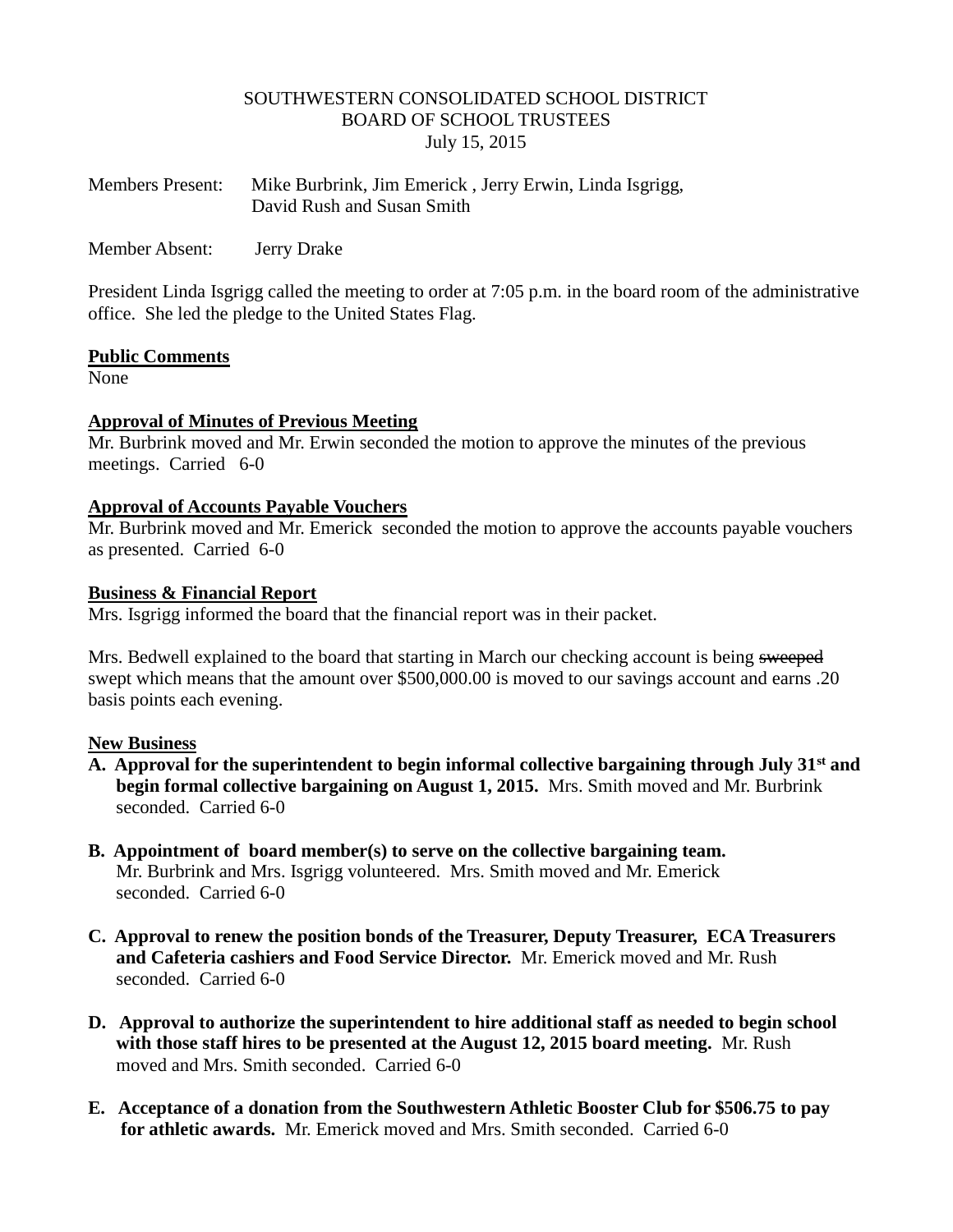# **F. Other**

 **Permission to apply for Greenhouse grants.** Mr. Rush moved and Mrs. Smith Seconded. Carried 6-0

## **Reports and Presentations**

## **A. Principal Reports**

Mr. Chase was absent.

Mr. Edwards informed the board that on July 23<sup>rd</sup> he and Mr. Chase and their principal cohort will be meeting with three different companies regarding formative assessment options. This will help them determine which formative assessments we want to use this coming school year.

## **B. Athletic Director Report**

Mr. Days updated the board on the highlights of the Fall Season:

Boys were Cross Country County Champs and Conference Champs. Two runners, Hayden Veach and Nick Yeend, went on to the Semi State. Two girl runners, Madeline Correll and Lauren Taylor, qualified for Regionals. Nick Yeend was the best runner in the County and also the best in the MHC! We also had the Best Volleyball player in the County, Casey Tennell, along with back to back County Champs in Volleyball. Our boys were Tennis County Champs. Charlie Taylor and Chris Lakes were named Coach of the Year in Track and Tennis respectively. Our Soccer team played 7 JV games. The Soccer Program is continuing to grow. We fielded a Girls Golf Team for the first time in 8-10 years. For many of these golfers, this is their only sport so it just gives more kids an opportunity to excel outside the classroom.

### Winter Season :

- Bryce Rowe currently has 1005 career points
- Pep Band played at 95% of our games. Mr. Days noted that this was the most games the pep band had played at since he has been at Southwestern
- Our student section is getting better

### Spring Season:

Softball tied last year's win mark for most wins in school history. Baseball tied win amount from last year, which was the most in the past 10 years. Boys Golf were County Champs back to back and the Boys Track Team were also County Champs. The high jump record was broken by Brooke Ezell. We had three boys make Regionals and one girl qualified for State.

The athletic department for both of our schools is in the black financially. We also gave over \$5,000 to our students and staff for working at games as ticket takers. Mr. Days thanked the board for waiving the 2015-16 athletic transportation fee and said that this will help the Athletic Department financially.

Big purchases that were made in the past year were:

- Window art
- Spartan 300 sign
- 10 new Padded Spartan chairs
- Ice Machine
- New Baseball, Softball, Soccer, Volleyball and Cross Country uniforms
- Wireless Scoreboard controls in all our athletics scoreboards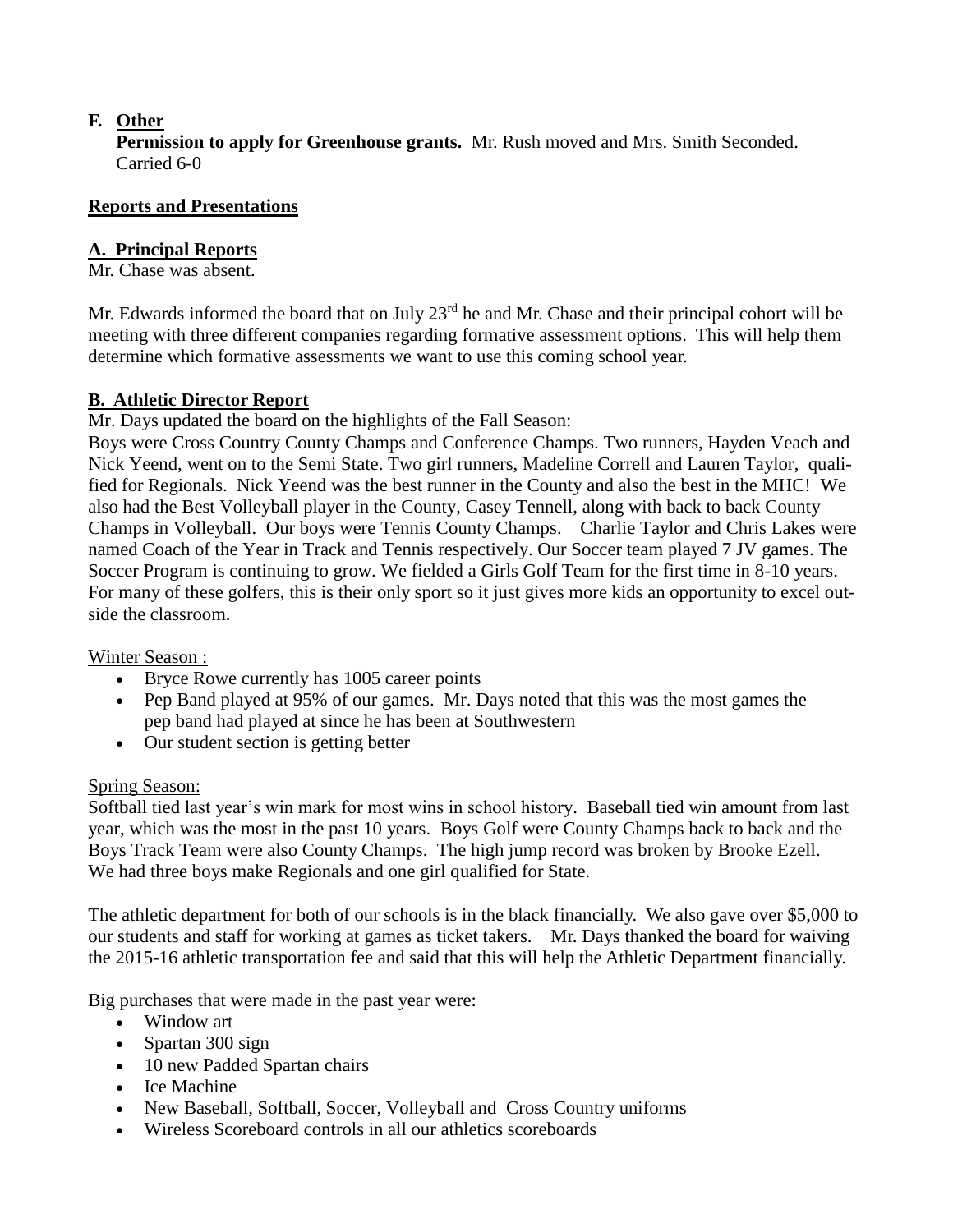- Added another Volleyball court
- A Trainer that has help supervise the weight room this summer, something new and something that really helped some of our athletes.
- Portable basketball goals from the elementary budget.
- Elem cheerleading uniforms-first time we ever purchased these.

### *Upcoming goals*

- Implementing a Hall of Fame for athletics
- Boys Basketball is up for uniforms (5 years)
- Softball facilities: the past 2 years we have spent over \$4,000.00 to play softball away from campus.

#### Attendance:

School Attendance was 96.77% which was the highest on record. Last year was 96.62%. The incentive program seemed to be working. Mr. Days also commented that the staff did a good job of being in the hallway and interacting with our students. He stated that our goal is still 97% and felt they are right on target to meet this goal.

Tardies: 185 1st 179 2nd 205 3rd 149 4th **718 Total Tardies**------------Last year was a **School Record 657.** 415 of the tardies are 1st period 58% of tardies are 1st period---------#1 focus next year.

### Discipline:

127 Write ups. Students received discipline ranging from ISS, Detention, Loss of driving privileges, to Suspension

Athletic Bus Trips: 2013-14 We took 150 trips 2014-15 We took 299 trips

### **Superintendent's Report**

Dr. Maurer informed the board about the A-F grading system for 2014-2015. She explained that since the test was new last year, there was nothing to compare it to. The state has developed 12 options which could be used to determine districts' 2014-15 grades. The State Board of Education will select one of the options.

**Testing date and details-**The state will provide a non-competitive grant this year to pay for formative assessments selected by each district. The state will allow districts to spend \$17.45 per student in grades 3-10. If the entire \$17.45 per test for  $3<sup>rd</sup>$ -10<sup>th</sup> graders isn't spent by the district, the leftover money may be used to purchase formative assessments for K-2 students.

**Blue River Vocational Budget-**The BRCP budget for 2016 has increased .95% but Southwestern's revenues are not going up. Last year our BRCP bill was \$85,848.00. This coming year they have budgeted \$89,000.00 that we will owe. It costs about \$6,000.00 per student for our students to attend for a half day but we do not receive that much money per student from the state. It costs Southwestern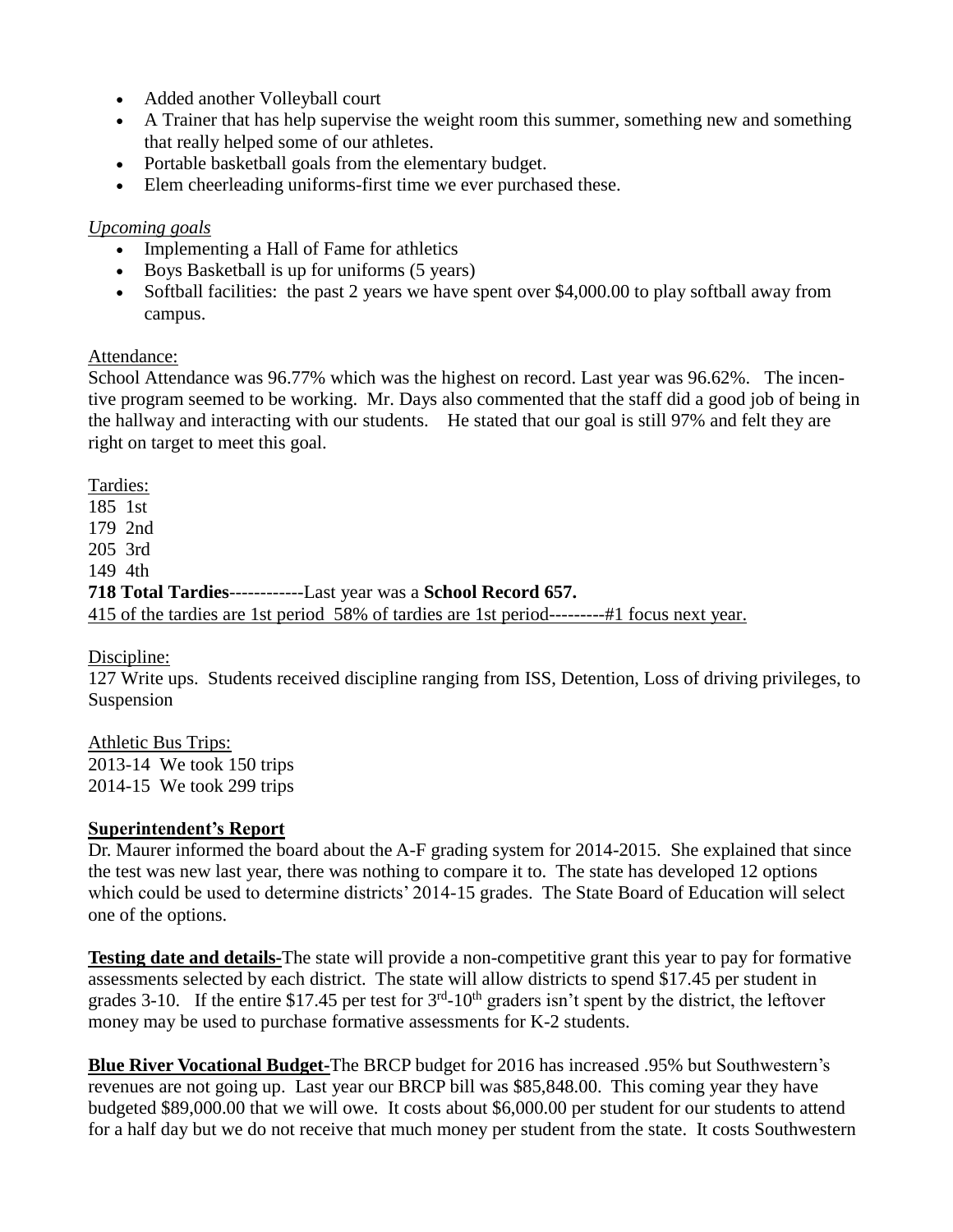more per student than the other districts at BRCP because we don't have has many students that attend.

At the June meeting Mr. Rush recommended that we check on a card system for fuel management. Dr. Maurer shared that we followed up and the quote we received was approximately \$2,000.00 for installation and 10 cards. We would need at least 40 cards. Dr. Maurer explained the process that the drivers currently follow to get fuel and after the board meeting she took the board members out to the bus garage to show them our system.

# **Personnel**

# **A. Leaves/Resignations/Terminations**

- Resignation of Ronda Barbieri as a special education teacher effective immediately.
- Resignation of Holly Blake as Assistant Cheerleading Coach.
- Resignation of Roxa Deaton and Chastity Kelley non-certified employees, will move to substitute list.

Mr. Rush moved and Mrs. Smith seconded. Carried 6-0

# **B. Recommendations to Hire**

- Taylor Meredith as  $2^{nd}$  Assistant Boys Basketball &  $1^{st}$  Assistant Soccer
- Vicki Beach-Varsity Volleyball
- Alan Abel-Varsity Softball
- Josh Sipes-Varsity Soccer
- Katie Fix-Varsity Cheerleading
- Jim Beyer-1<sup>st</sup> Assistant Softball
- Gary Muldoon-Varsity Boys Golf, Girls Golf, and Volunteer Boys Basketball
- Charlie Taylor-Varsity Boys Track, Varsity Cross Country, and Jr. Class Sponsor
- Brian Ebersold-Volunteer Boys Tennis
- Doyle Swanson-8<sup>th</sup> Grade Boys Basketball
- Kylee Mitchell-8<sup>th</sup> Grade Volleyball
- Katie Mudd-7<sup>th</sup> Grade Volleyball
- Courtney Davis-Jr. High Cheerleading
- Chris Clark-Jr. High Cross Country
- Annie Nasby-Elementary Cheerleading
- Randee Taylor-Jr. Class Sponsor, Spring & Fall Concessions
- Carey Nigh-High School Drama
- Shannon Gaudin-High School Drama
- Anna Weinantz-Elementary Student Council

Mr. Burbrink moved and Mrs. Smith seconded. Carried 6-0

- Mary Engel to become a cafeteria worker at 10 hours per week to replace Roxa Deaton
- Emily Haugh-special education teacher in the elementary lifeskills classroom at \$33,500.00.

Mrs. Smith moved and Mr. Emerick seconded. Carried 6-0